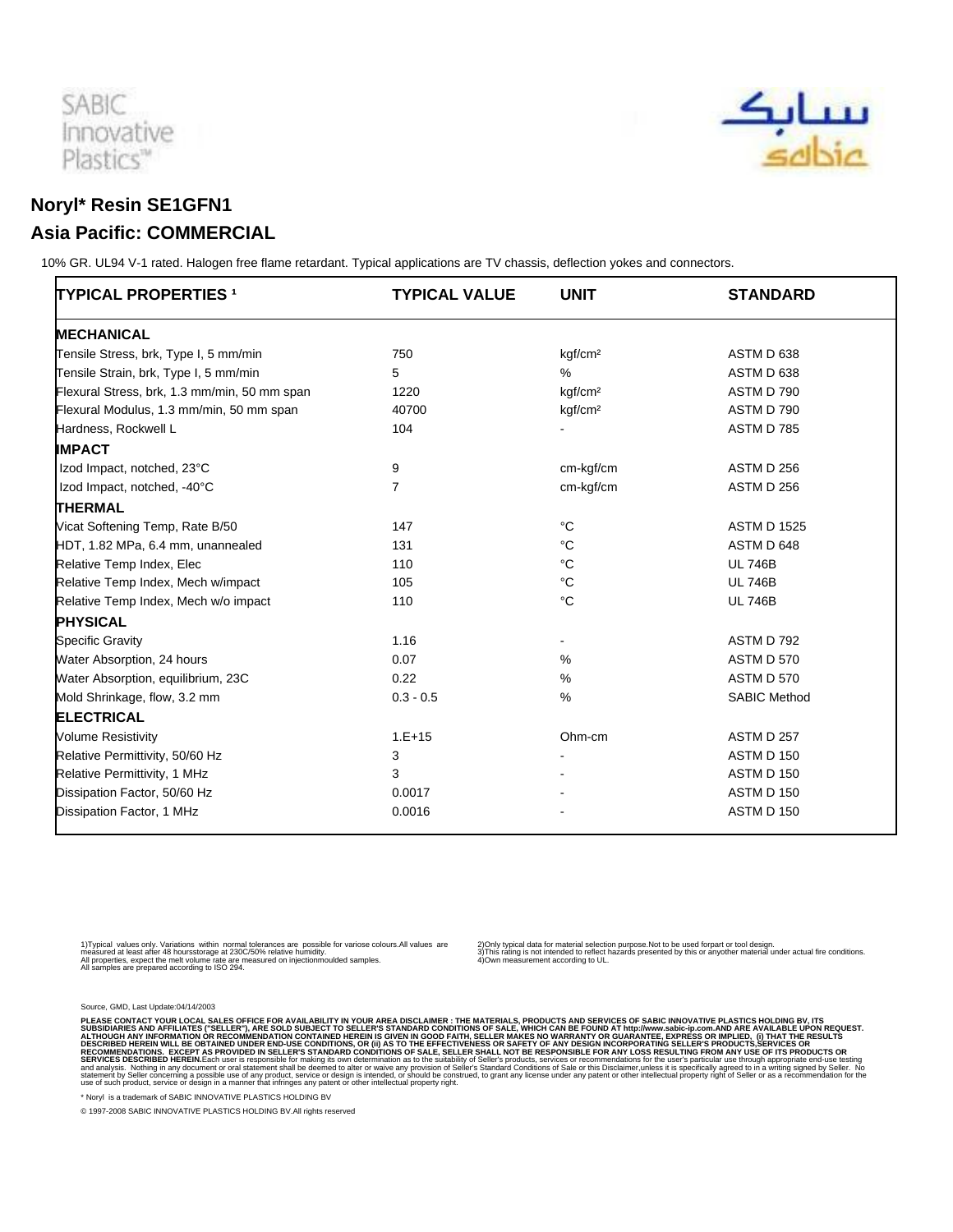



## **Noryl\* Resin SE1GFN1 Asia Pacific: COMMERCIAL**

| <b>TYPICAL PROPERTIES 1</b>                 | <b>TYPICAL VALUE</b> | <b>UNIT</b> | <b>STANDARD</b>    |
|---------------------------------------------|----------------------|-------------|--------------------|
| <b>ELECTRICAL</b>                           |                      |             |                    |
| Hot Wire Ignition {PLC)                     |                      | PLC Code    | <b>UL 746A</b>     |
| High Voltage Arc Track Rate {PLC}           | 4                    | PLC Code    | <b>UL 746A</b>     |
| High Ampere Arc Ign, surface {PLC}          | 2                    | PLC Code    | <b>UL 746A</b>     |
| Comparative Tracking Index (UL) {PLC}       | 2                    | PLC Code    | <b>UL 746A</b>     |
| <b>FLAME CHARACTERISTICS</b>                |                      |             |                    |
| UL Recognized, 94V-1 Flame Class Rating (3) | 1.47                 | mm          | <b>UL 94</b>       |
| Oxygen Index (LOI)                          | 33.9                 | %           | <b>ASTM D 2863</b> |

1) Typical values only. Variations within normal tolerances are possible for variose colours.All values are<br>measured at least after 48 hours storage at 230C/50% relative humidity.<br>All samples are prepared according to ISO

2) Only typical data for material selection purpose.Not to be used for part or tool design.<br>3) This rating is not intended to reflect hazards presented by this or any other material under actual fire conditions.<br>4) Own me

Source, GMD, Last Update:04/14/2003

PLEASE CONTACT YOUR LOCAL SALES OFFICE FOR AVAILABILITY IN YOUR AREA DISCLAIMER : THE MATERIALS, PRODUCTS AND SEVIDES OF SAGIC INNOVATIVE PLASS TO SUPPOSE THE SUPPOSE THE MATERIALS. PRODUCTS AND SERVICES OF SALES WILL ARE

\* Noryl is a trademark of SABIC Innovative Plastics IP BV

© 1997-2008 SABIC Innovative Plastics IP BV.All rights reserved